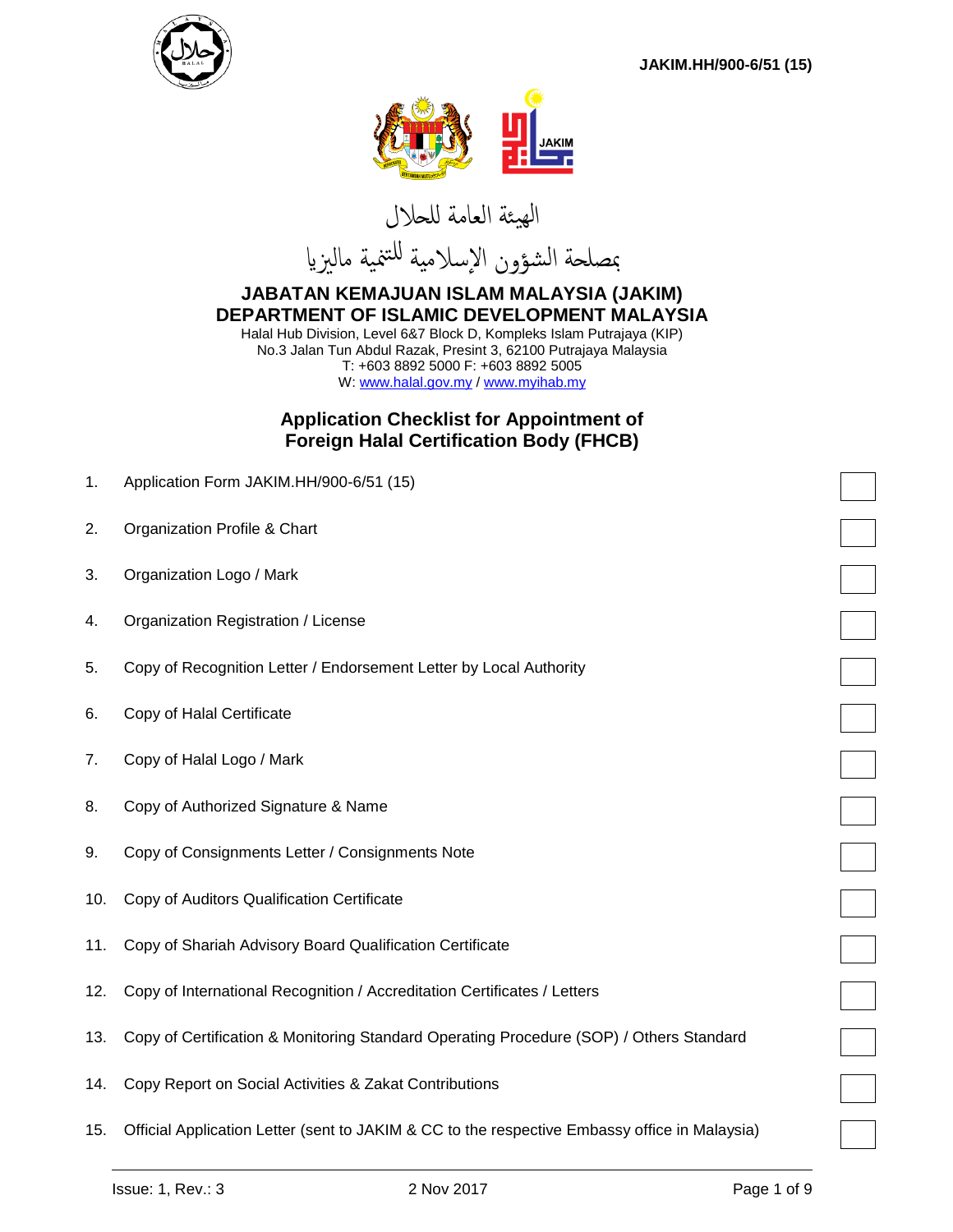



# **JABATAN KEMAJUAN ISLAM MALAYSIA (JAKIM) DEPARTMENT OF ISLAMIC DEVELOPMENT MALAYSIA**

Halal Hub Division, Level 6&7 Block D, Kompleks Islam Putrajaya (KIP) No.3 Jalan Tun Abdul Razak, Presint 3, 62100 Putrajaya Malaysia T: +603 8892 5000 F: +603 8892 5005 W[: www.halal.gov.my](http://www.halal.gov.my/) / [www.myihab.my](http://www.myihab.my/)

# **Application Form for Appointment of Foreign Halal Certification Body (FHCB)**

| <b>Important Notes:</b> |                          | 1. Applicant shall understand the Procedure for Appointment of Foreign Halal<br>Certification Body (FHCB)<br>2. Applicant shall fill up all the information and attached with all documents<br>required |  |  |              |
|-------------------------|--------------------------|---------------------------------------------------------------------------------------------------------------------------------------------------------------------------------------------------------|--|--|--------------|
|                         | <b>Application Type</b>  | <b>New</b>                                                                                                                                                                                              |  |  | Renew        |
|                         | <b>Applicant Status</b>  | Government Body                                                                                                                                                                                         |  |  | Private Body |
| А.                      | <b>APPLICANT DETAILS</b> |                                                                                                                                                                                                         |  |  |              |
| (1)                     |                          |                                                                                                                                                                                                         |  |  |              |
| (2)                     |                          |                                                                                                                                                                                                         |  |  |              |
| (3)                     |                          |                                                                                                                                                                                                         |  |  |              |
| (4)                     |                          |                                                                                                                                                                                                         |  |  |              |
| (5)                     |                          |                                                                                                                                                                                                         |  |  |              |
|                         |                          |                                                                                                                                                                                                         |  |  |              |
|                         |                          |                                                                                                                                                                                                         |  |  |              |
|                         |                          |                                                                                                                                                                                                         |  |  |              |
|                         |                          |                                                                                                                                                                                                         |  |  |              |
| (6)                     |                          |                                                                                                                                                                                                         |  |  |              |
|                         |                          |                                                                                                                                                                                                         |  |  |              |
|                         |                          |                                                                                                                                                                                                         |  |  |              |
| (7)                     |                          |                                                                                                                                                                                                         |  |  |              |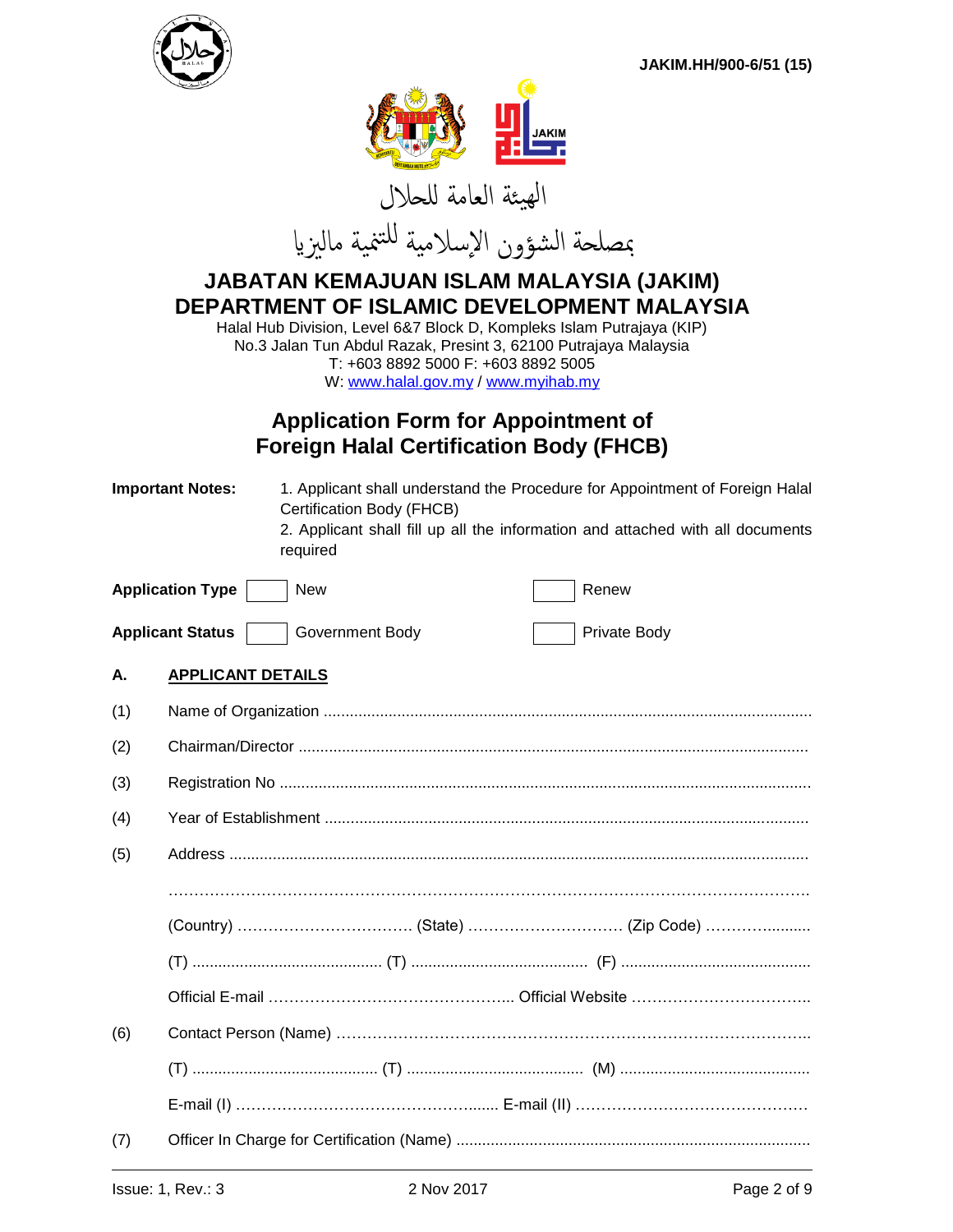

#### **B. BRANCH / OPERATIONAL OFFICE (if any)**

| (8)  |  |  |
|------|--|--|
| (9)  |  |  |
| (10) |  |  |
| (11) |  |  |
| (12) |  |  |
|      |  |  |
|      |  |  |
|      |  |  |
|      |  |  |
| (13) |  |  |
|      |  |  |
|      |  |  |
| (14) |  |  |

#### C. **ADMINISTRATIVE DETAILS**

| (15) |  |  |  |
|------|--|--|--|
|------|--|--|--|

| No. | <b>Name</b> | <b>Designation</b> | <b>Nationality</b> |
|-----|-------------|--------------------|--------------------|
|     |             |                    |                    |
|     |             |                    |                    |
|     |             |                    |                    |
|     |             |                    |                    |
|     |             |                    |                    |
|     |             |                    |                    |
|     |             |                    |                    |
|     |             |                    |                    |
|     |             |                    |                    |
|     |             |                    |                    |
|     |             |                    |                    |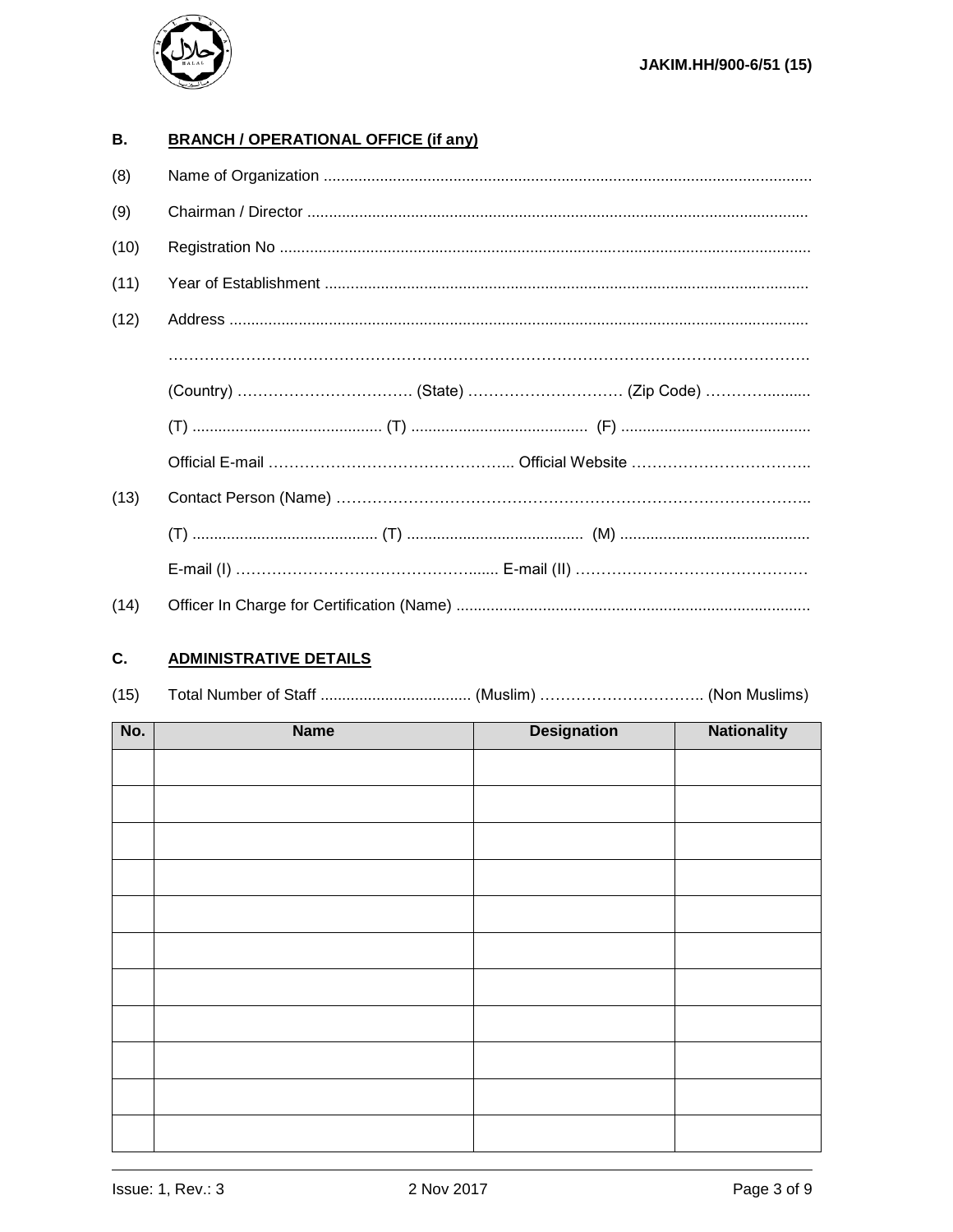

## **D. AUDITORS**

(16) Shariah Expertise (Please enclosed copy of qualification certificates)

| No. | <b>Name</b> | Qualification | <b>Nationality</b> | <b>Status</b><br>(Permanent /<br>Contract for<br>Services) |
|-----|-------------|---------------|--------------------|------------------------------------------------------------|
|     |             |               |                    |                                                            |
|     |             |               |                    |                                                            |
|     |             |               |                    |                                                            |
|     |             |               |                    |                                                            |
|     |             |               |                    |                                                            |
|     |             |               |                    |                                                            |
|     |             |               |                    |                                                            |
|     |             |               |                    |                                                            |
|     |             |               |                    |                                                            |
|     |             |               |                    |                                                            |

(17) Technical Expertise; Food Scientist / Chemist etc. (Please enclosed copy of qualification certificates)

| No. | <b>Name</b> | Qualification | <b>Nationality</b> | <b>Status</b><br>(Permanent /<br>Contract for<br>Services) |
|-----|-------------|---------------|--------------------|------------------------------------------------------------|
|     |             |               |                    |                                                            |
|     |             |               |                    |                                                            |
|     |             |               |                    |                                                            |
|     |             |               |                    |                                                            |
|     |             |               |                    |                                                            |
|     |             |               |                    |                                                            |
|     |             |               |                    |                                                            |
|     |             |               |                    |                                                            |
|     |             |               |                    |                                                            |
|     |             |               |                    |                                                            |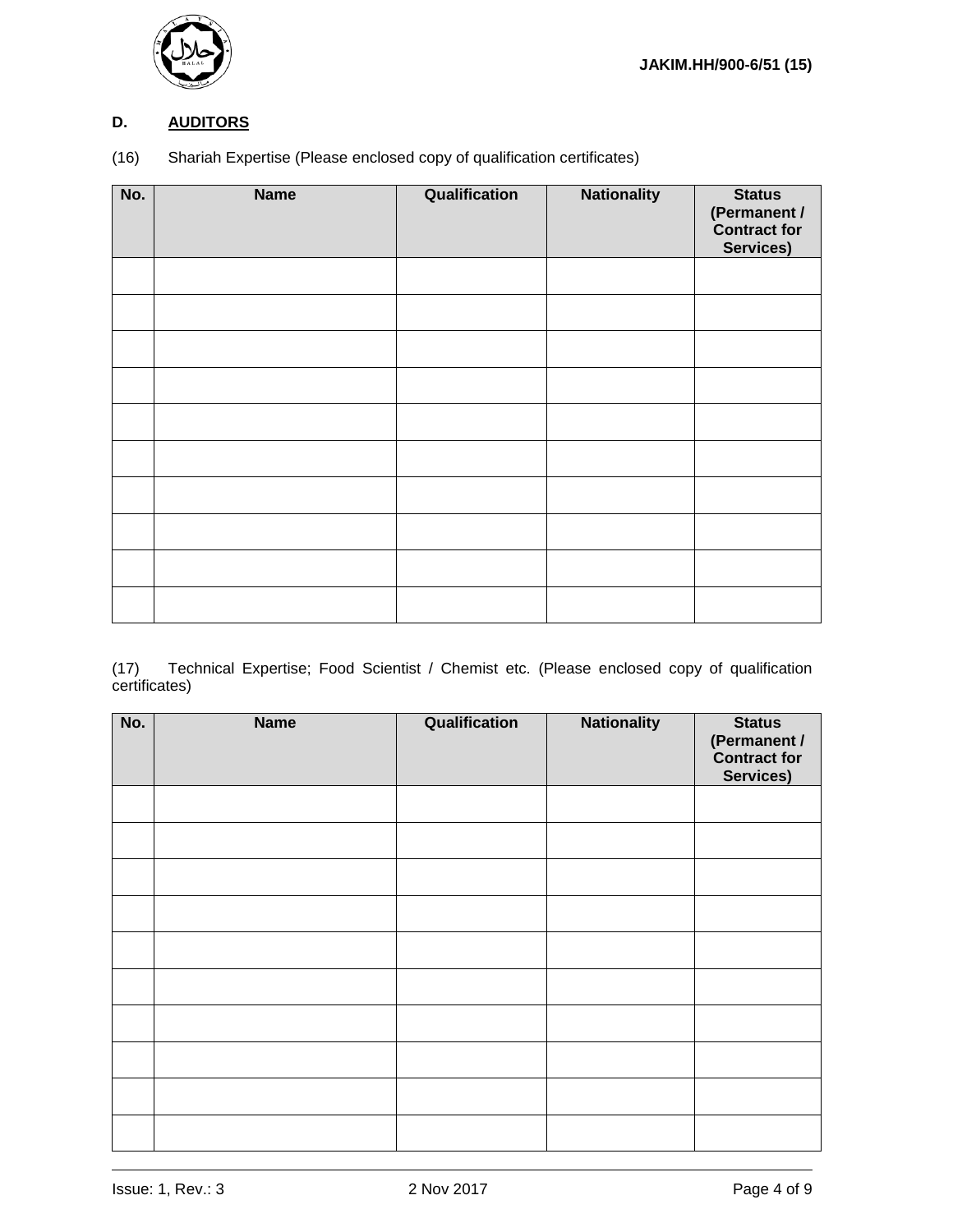

#### **E. SHARIAH ADVISORY BOARD**

(18) Please enclosed copy of qualification certificates

| No. | <b>Name</b> | <b>Field of Expertise</b><br>/ Qualification | <b>Designation /</b><br><b>Nationality</b> | <b>Status</b><br>(Permanent /<br><b>Contract for</b><br>Services) |
|-----|-------------|----------------------------------------------|--------------------------------------------|-------------------------------------------------------------------|
|     |             |                                              |                                            |                                                                   |
|     |             |                                              |                                            |                                                                   |
|     |             |                                              |                                            |                                                                   |
|     |             |                                              |                                            |                                                                   |
|     |             |                                              |                                            |                                                                   |
|     |             |                                              |                                            |                                                                   |
|     |             |                                              |                                            |                                                                   |
|     |             |                                              |                                            |                                                                   |
|     |             |                                              |                                            |                                                                   |

#### **F. PROCEDURES & STANDARD**

(19) Please enclosed copy of certification & monitoring Standard Operating Procedures (SOP) & others Standards used & applied by the organization

*e.g: Manual Procedure for Malaysia Halal Certification, MS1500:2009 etc*.

#### **G. INTERNATIONAL RECOGNITION / ACCREDITATION**

(20) Please enclosed copy of recognition / accreditation certificates / letters

| No. | <b>Field of Recognition / Accreditation</b> | Organization | <b>Validity</b> |
|-----|---------------------------------------------|--------------|-----------------|
|     |                                             |              |                 |
|     |                                             |              |                 |
|     |                                             |              |                 |
|     |                                             |              |                 |
|     |                                             |              |                 |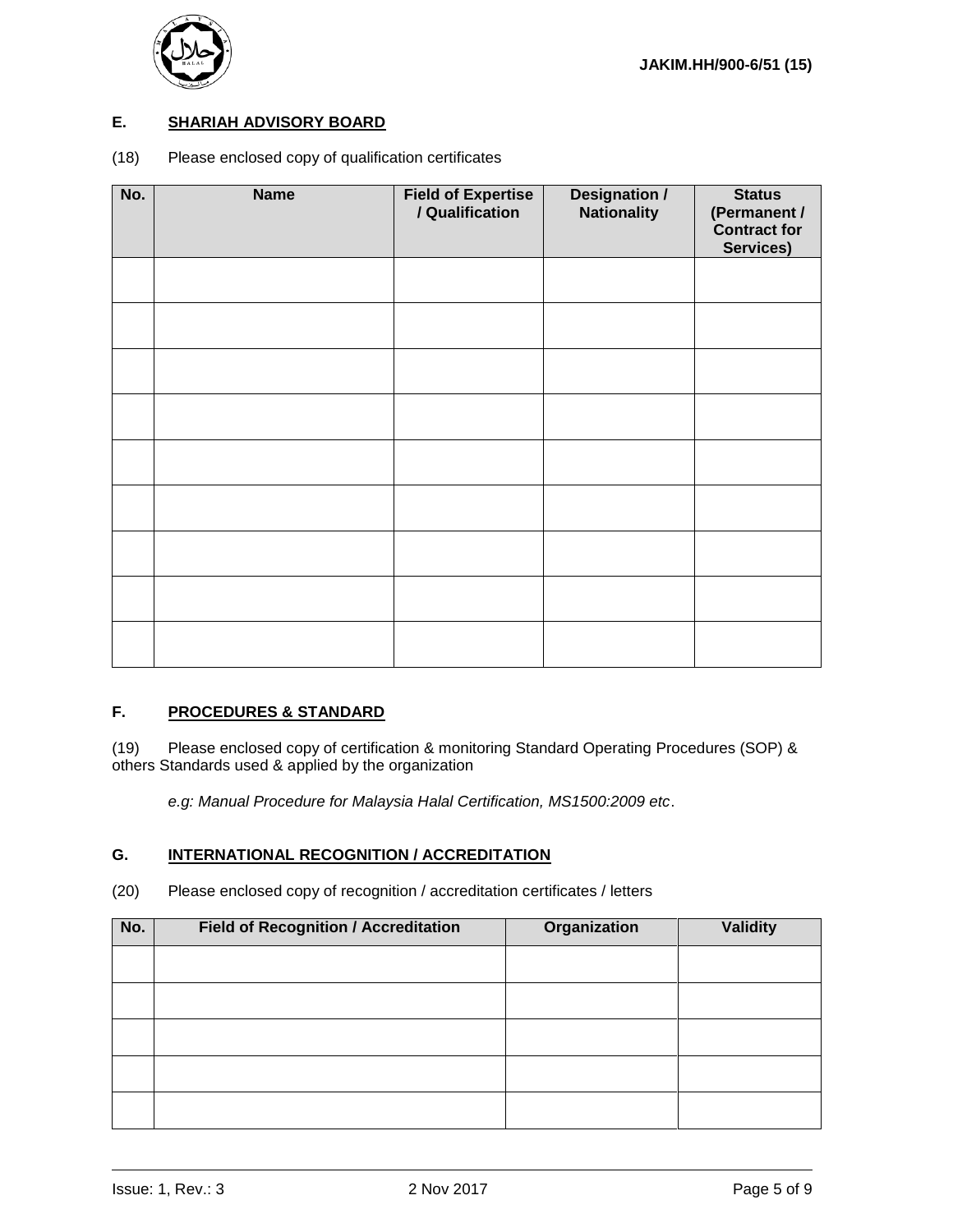

#### **H. SCOPE OF CERTIFICATION**

(21) Foods / Beverages / Raw Materials Product

Yes No

(If **YES** please list down five (5) manufacturers / companies under supervision)

| No. | <b>Company / Manufacturer Name</b> | <b>Address</b> | <b>Product Brand</b> |
|-----|------------------------------------|----------------|----------------------|
|     |                                    |                |                      |
|     |                                    |                |                      |
|     |                                    |                |                      |
|     |                                    |                |                      |
|     |                                    |                |                      |

- (22) Food Premises / Hotels / Restaurants
- Yes No

(If **YES** please list down five (5) companies under supervision)

| No. | <b>Company Name</b> | <b>Address</b> | <b>Company Brand</b> |
|-----|---------------------|----------------|----------------------|
|     |                     |                |                      |
|     |                     |                |                      |
|     |                     |                |                      |
|     |                     |                |                      |
|     |                     |                |                      |

#### (23) Consumer Goods

Yes No

(If **YES** please list down five (5) manufacturers / companies under supervision)

| No. | <b>Company / Manufacturer Name</b> | <b>Address</b> | <b>Product Brand</b> |
|-----|------------------------------------|----------------|----------------------|
|     |                                    |                |                      |
|     |                                    |                |                      |
|     |                                    |                |                      |
|     |                                    |                |                      |
|     |                                    |                |                      |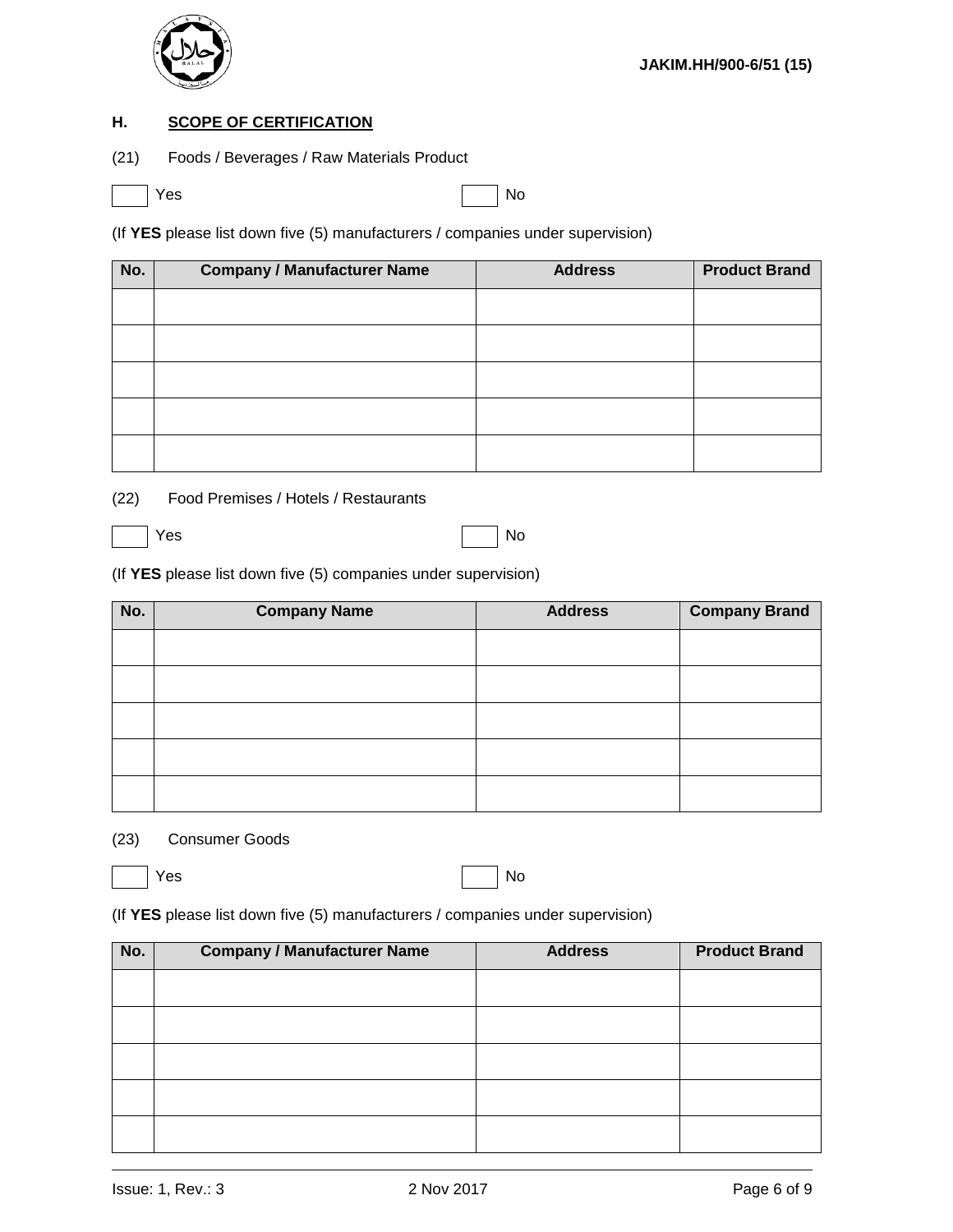

#### (24) Pharmaceuticals

|--|

Yes No

(If **YES** please list down five (5) manufacturers / companies under supervision)

| No. | <b>Company / Manufacturer Name</b> | <b>Address</b> | <b>Product Brand</b> |
|-----|------------------------------------|----------------|----------------------|
|     |                                    |                |                      |
|     |                                    |                |                      |
|     |                                    |                |                      |
|     |                                    |                |                      |
|     |                                    |                |                      |

#### (25) Cosmetics & Personal Care

|--|--|

Yes No

(If **YES** please list down five (5) manufacturers / companies under supervision)

| No. | <b>Company / Manufacturer Name</b> | <b>Address</b> | <b>Product Brand</b> |
|-----|------------------------------------|----------------|----------------------|
|     |                                    |                |                      |
|     |                                    |                |                      |
|     |                                    |                |                      |
|     |                                    |                |                      |
|     |                                    |                |                      |

#### (26) Medical Devices

| Yes | $\vert$ No |
|-----|------------|
|     |            |

(If **YES** please list down five (5) manufacturers / companies under supervision)

| No. | <b>Company / Manufacturer Name</b> | <b>Address</b> | <b>Product Brand</b> |
|-----|------------------------------------|----------------|----------------------|
|     |                                    |                |                      |
|     |                                    |                |                      |
|     |                                    |                |                      |
|     |                                    |                |                      |
|     |                                    |                |                      |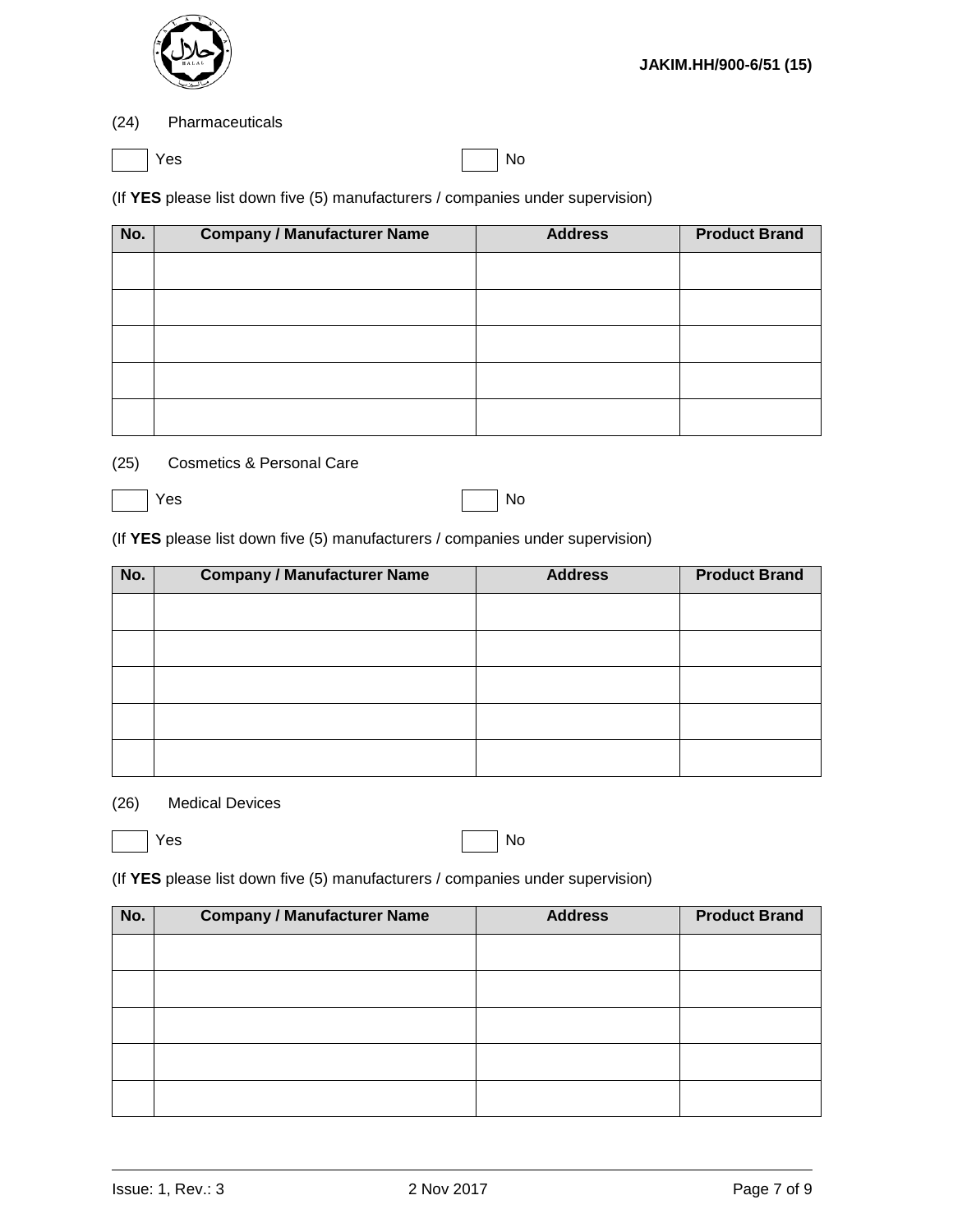

#### (27) Logistics Services

|--|

Yes No

(If **YES** please list down five (5) companies under supervision)

| No. | <b>Company Name</b> | <b>Address</b> | <b>Types of Services</b><br>(Warehousing /<br>Transportation /<br><b>Retailing)</b> |
|-----|---------------------|----------------|-------------------------------------------------------------------------------------|
|     |                     |                |                                                                                     |
|     |                     |                |                                                                                     |
|     |                     |                |                                                                                     |
|     |                     |                |                                                                                     |
|     |                     |                |                                                                                     |

(28) Slaughterhouses / Abattoirs

|--|

Yes No

(If **YES** please list down five (5) slaughterhouses / abattoirs under supervision which includes the following details and format)

| <b>GENERAL</b>                                    |                         |                           |                                      |  |                    |                                                         |
|---------------------------------------------------|-------------------------|---------------------------|--------------------------------------|--|--------------------|---------------------------------------------------------|
| Company/<br><b>Establishment</b>                  |                         |                           | <b>Address</b>                       |  |                    |                                                         |
| <b>Name</b>                                       |                         |                           |                                      |  |                    |                                                         |
| <b>Registration /</b><br><b>Establishment No.</b> |                         |                           | <b>Type of Animal</b><br>Slaughtered |  |                    |                                                         |
|                                                   | <b>HALAL SUPERVISOR</b> |                           |                                      |  |                    |                                                         |
| <b>Name</b>                                       |                         | Qualification             |                                      |  | <b>Nationality</b> | <b>Status</b><br>(Permanent / Contract<br>for Services) |
| $\mathbf 1$ .                                     |                         |                           |                                      |  |                    |                                                         |
| <b>HALAL CHECKER</b>                              |                         |                           |                                      |  |                    |                                                         |
| <b>Name</b>                                       |                         | Qualification             |                                      |  | <b>Nationality</b> | <b>Status</b><br>(Permanent / Contract<br>for Services) |
| $\mathbf 1$ .                                     |                         |                           |                                      |  |                    |                                                         |
|                                                   |                         | <b>HALAL SLAUGHTERMAN</b> |                                      |  |                    |                                                         |
| <b>Name</b>                                       |                         | Qualification             |                                      |  | <b>Nationality</b> | <b>Status</b><br>(Permanent / Contract<br>for Services) |
| 1.                                                |                         |                           |                                      |  |                    |                                                         |